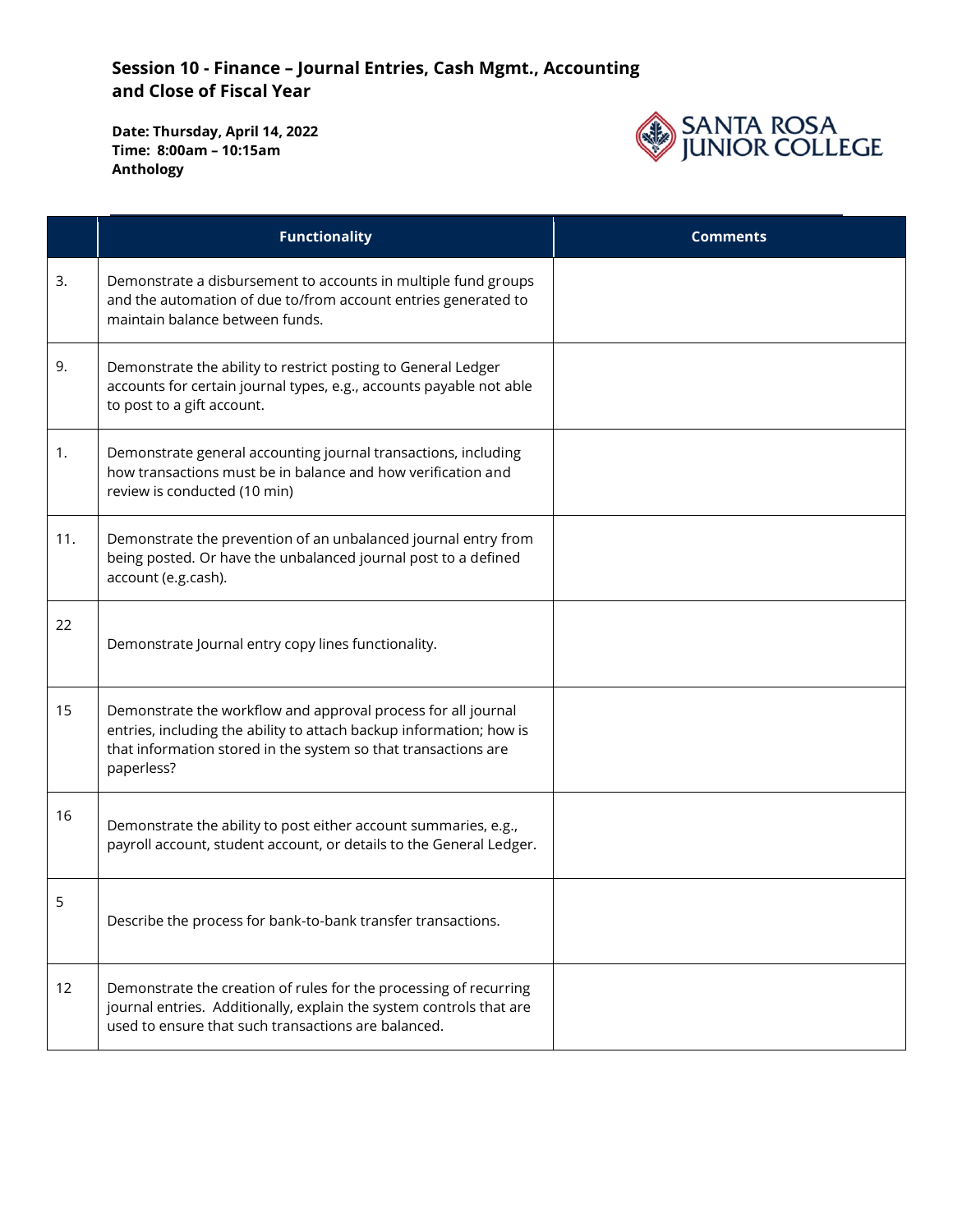

|     | <b>Functionality</b>                                                                                                                                                                       | <b>Comments</b> |
|-----|--------------------------------------------------------------------------------------------------------------------------------------------------------------------------------------------|-----------------|
| 13. | Explain how to upload (post) journal transactions from an external<br>system/source, e.g., MS Excel®.                                                                                      |                 |
| 10  | Demonstrate the ability to create accounts upon imports of<br>journals (limited by user permissions)                                                                                       |                 |
| 14  | Demonstrate the automatic reversal of journal entries.                                                                                                                                     |                 |
| 4   | With a disbursement or journal entry, demonstrate the final<br>liquidation of an encumbrance that has an amount that is a<br>different from the disbursement amount.                       |                 |
| 2.  | Demonstrate a cash disbursement transaction, e.g., bank<br>transaction, funds disbursed from a bank account.                                                                               |                 |
| 7.  | Demonstrate the posting of journal entries that entail multiple<br>General Ledger accounts.                                                                                                |                 |
| 8.  | Demonstrate system controls for real-time validation of the<br>General Ledger account during data entry for journal entries,<br>purchase orders and invoices.                              |                 |
| 20  | Demonstrate the support of inter-departmental charges, e.g.,<br>Central Store monthly purchases by department.                                                                             |                 |
| 27  | Demonstrate the calculation of indirect costs, including the<br>following:<br>Cost/share transactions<br>a.<br>b. Transaction-based calculations or those that occur<br>on a monthly basis |                 |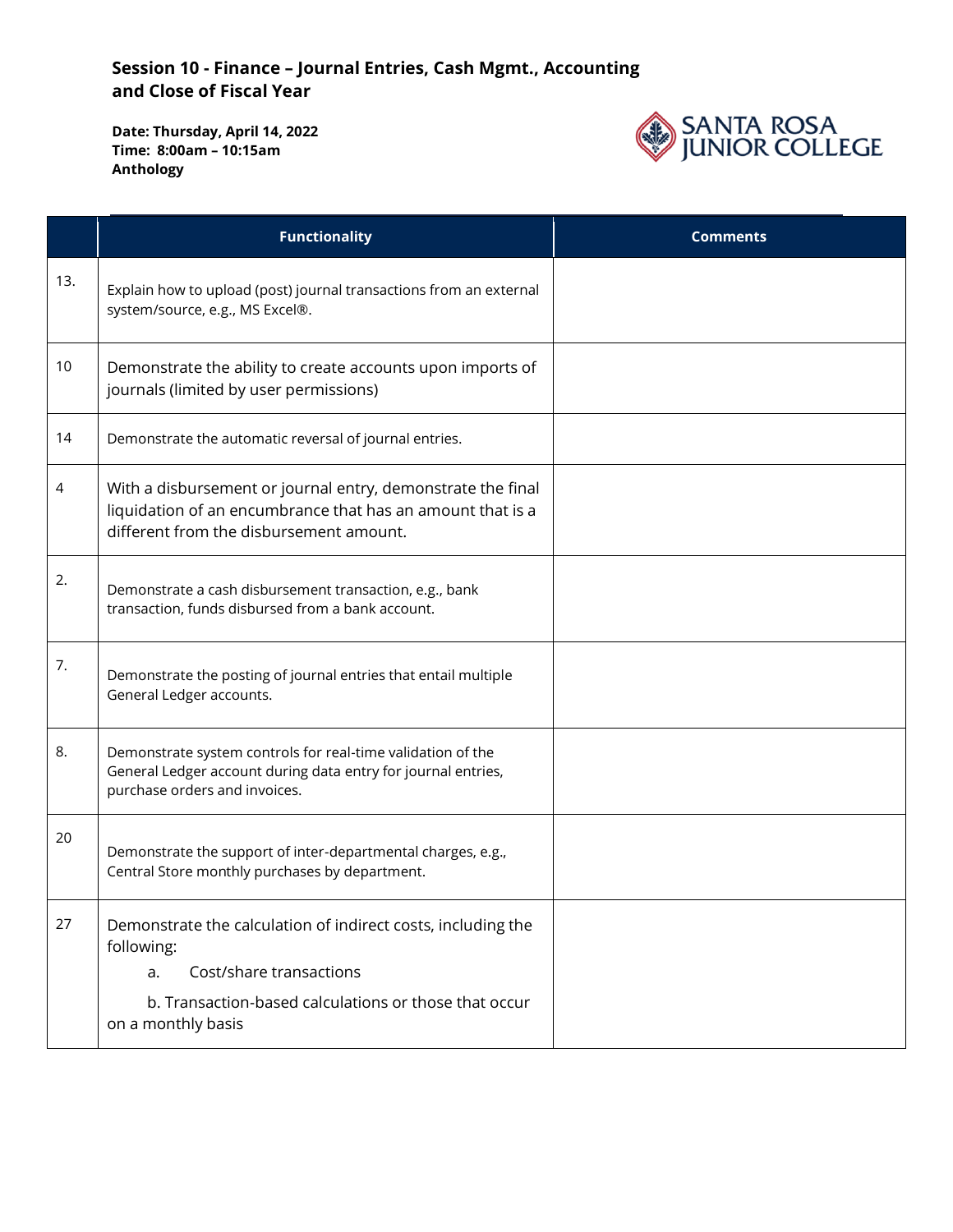

|     | <b>Functionality</b>                                                                                                                                                                | <b>Comments</b> |
|-----|-------------------------------------------------------------------------------------------------------------------------------------------------------------------------------------|-----------------|
| 17. | Demonstrate "drill down" functionality from the General Ledger to<br>source information in any subsidiary system, e.g., expense item to<br>invoice.                                 |                 |
| 18  | Demonstrate the ability to search for information by account<br>number, dollar amount, transaction number, transaction code,<br>date, etc.                                          |                 |
| 19  | Demonstrate an online view of a liability account with a credit<br>balance and a debit balance.                                                                                     |                 |
| 6   | Demonstrate the bank reconciliation process and the ability to<br>upload/collect cleared check information from bank.                                                               |                 |
| 32  | With respect to the closing of a fiscal year, demonstrate the<br>following:                                                                                                         |                 |
|     | a. Generation of closing reports for the old fiscal year, both<br>preliminary and final closes.                                                                                     |                 |
|     | b. Processing of closing transactions for the old fiscal year and<br>concurrent processing of those transactions in the new fiscal year<br>and the ability to roll back processing. |                 |
|     | c. Resolution of purchase orders from the old fiscal year.<br>Additionally, demonstrate how encumbrances, e.g., purchase<br>orders, roll forward from one fiscal year to the next.  |                 |
|     | d. Demonstrate how the system handles year end Accounts<br>Payable.                                                                                                                 |                 |
|     | e. Demonstrate the ability to roll annual requisitions from current<br>year to new year at start of new fiscal year.                                                                |                 |
| 28  | Demonstrate the ability to create, modify, and delete<br>customers for invoicing                                                                                                    |                 |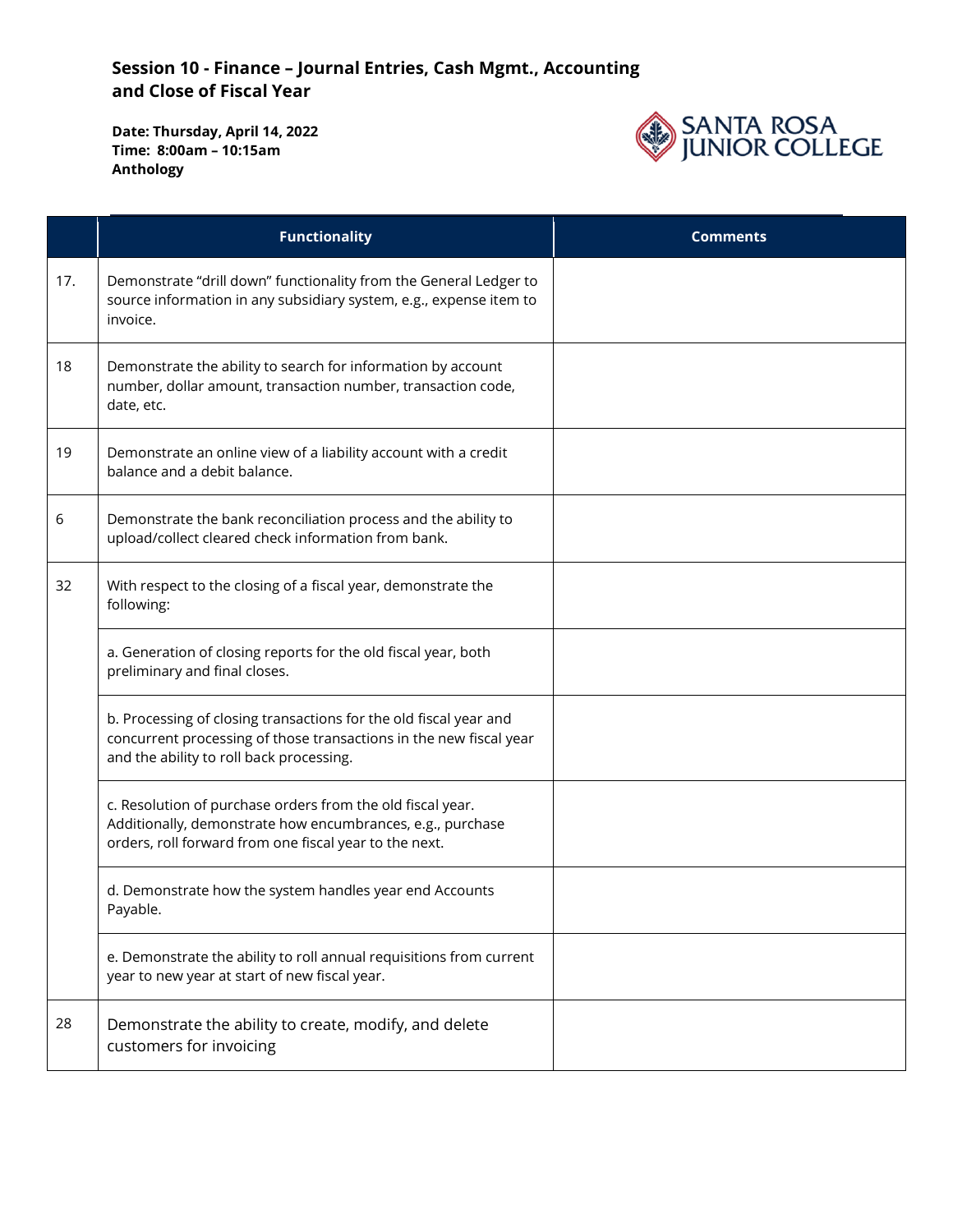

|    | <b>Functionality</b>                                                                                                                                                                                                                                       | <b>Comments</b> |
|----|------------------------------------------------------------------------------------------------------------------------------------------------------------------------------------------------------------------------------------------------------------|-----------------|
| 23 | Demonstrate the invoicing process                                                                                                                                                                                                                          |                 |
| 25 | Demonstrate the ability to have multiple areas create<br>invoices that are tracked, recorded, and deposited<br>separately                                                                                                                                  |                 |
| 24 | Demonstrate the ability to create a deposit that does not<br>involve a student account or is not associated with an<br>invoice                                                                                                                             |                 |
| 21 | With respect to cash receipting, demonstrate the following:<br>a. Reimbursement of petty cash or cash advance                                                                                                                                              |                 |
|    | c. Generation of a deposit report that includes bank deposit<br>data,<br>d. Generation of reports at the end of a cashiering<br>session, e.g. reconciliation, transaction summary, error<br>reports<br>Demonstrate the invoice process for grant accounts. |                 |
| 26 | At a high level, demonstrate the system's ability to generate<br>reports that are generally required for the management of<br>grants and contracts, including multi year reporting.                                                                        |                 |
| 31 | Demonstrate 1042-S processing.                                                                                                                                                                                                                             |                 |
| 29 | Demonstrate the inactivation (freezing) or closing of a grant<br>account.                                                                                                                                                                                  |                 |
| 30 | Demonstrate the grants accounting process.                                                                                                                                                                                                                 |                 |
| 21 | b. Receipt of student account payments or miscellaneous (general<br>ledger) deposits (cash, check, credit card)                                                                                                                                            |                 |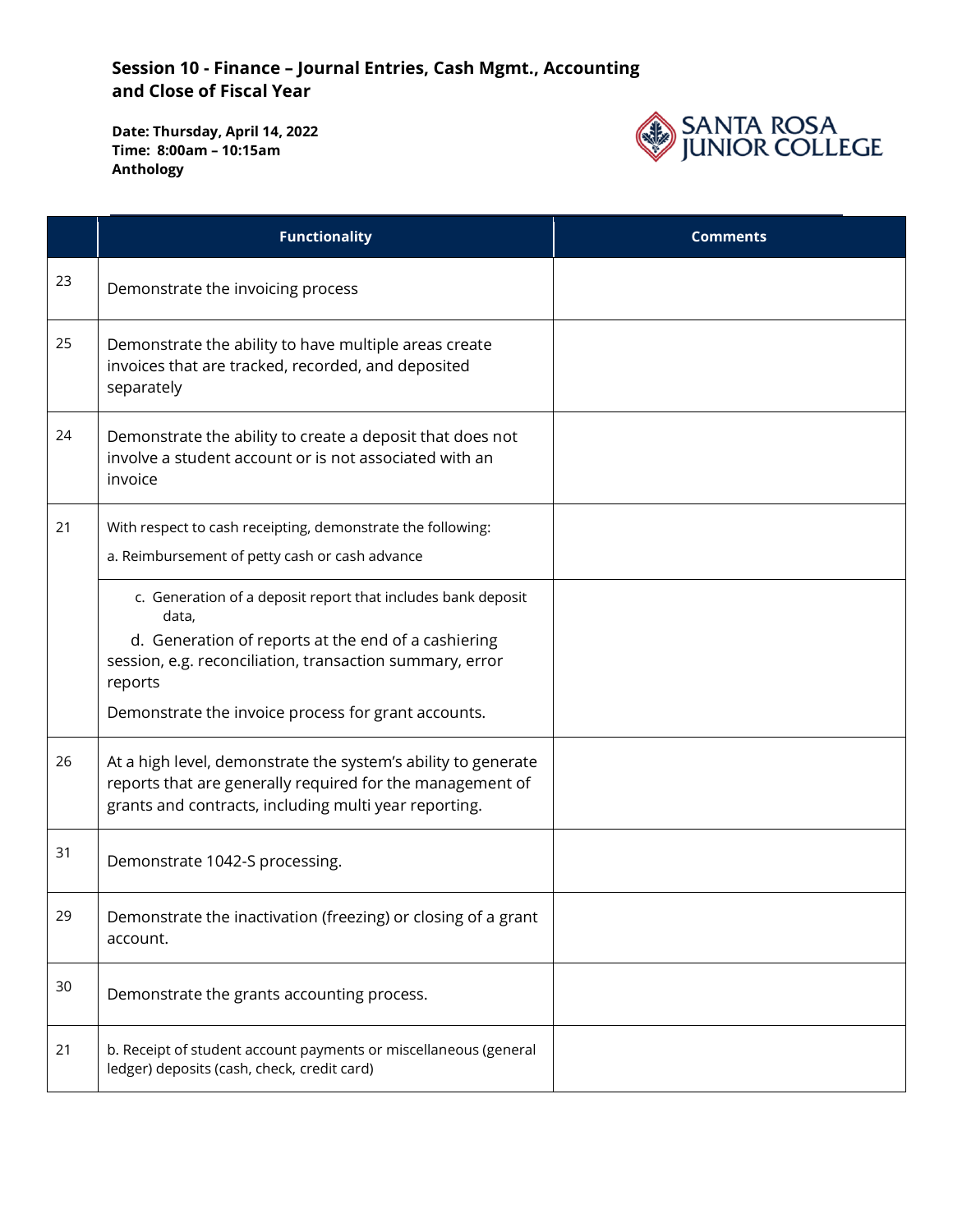**Date: Thursday, April 14, 2022 Time: 8:00am – 10:15am Anthology**



#### **Evaluator's Name:\_\_\_\_\_\_\_\_\_\_\_\_\_\_\_\_\_\_\_\_\_\_\_\_\_\_\_\_\_\_\_\_\_\_\_\_\_\_\_\_\_\_\_\_\_\_\_\_\_\_\_\_\_\_\_**

| <b>Evaluation Form</b>                         |
|------------------------------------------------|
| Perceived Strengths of Vendor Solution:        |
|                                                |
|                                                |
|                                                |
|                                                |
|                                                |
|                                                |
| Perceived Weaknesses of Vendor Solution:       |
|                                                |
|                                                |
|                                                |
|                                                |
|                                                |
|                                                |
| <b>Additional Comments:</b>                    |
|                                                |
|                                                |
|                                                |
|                                                |
|                                                |
|                                                |
|                                                |
| Acceptability of Vendor Solution: __ Yes __ No |